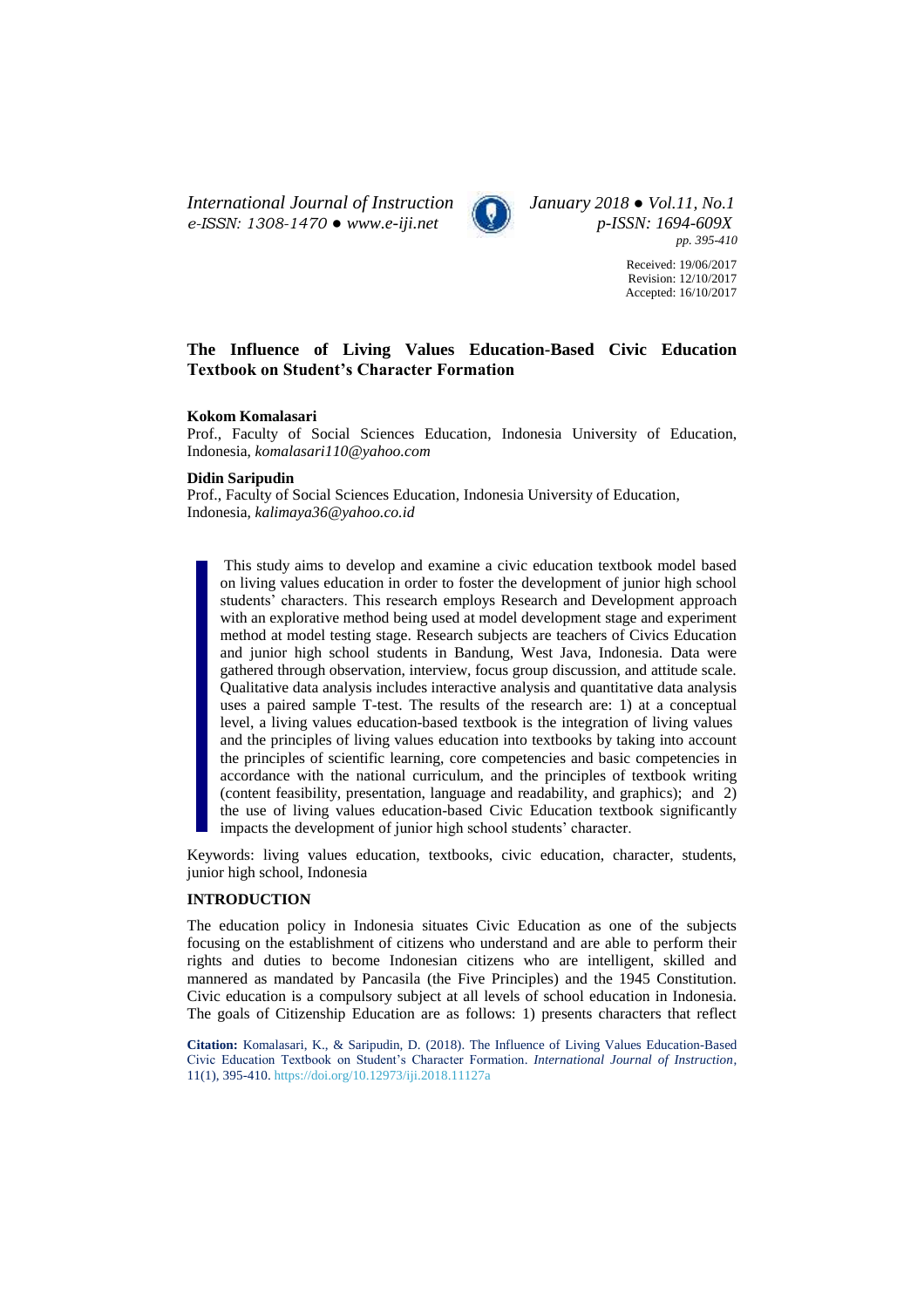awareness, understanding and practice of Pancasila personally and socially; 2) having a constitutional commitment supported by a positive attitude and a complete understanding of the 1945 Constitution of the State of the Republic of Indonesia; 3) Think critically, rationally, and creatively and have a spirit of nationalism and love of the country; 4) participate actively, intelligently and responsibly as members of society and citizens in accordance with their dignity as the creation of God Almighty living together in various social and cultural structures. (Regulation of Indonesia Minister of Education and Culture Number 58 year 2014 about Junior High School Curriculum 2013). Therefore, Civic Education carries the mission of enlightening Indonesians through nation and character building.

Bohlin et.al (2001) explains "The word "character" is taken from the Greek charassein, meaning "to mark" or "to inscribe upon." Over time the meaning has evolved into "a distinctive mark or sign," and from there grew our conception of character as "an individual's pattern of behaviour . . . his moral constitution". It is a set of values that leads to a system, which underpins the thoughts, attitudes, and behaviors displayed. Character is related to character strength, which connotes 'positive' value, not neutral. Thereby, a person with character is a person who has a certain positive moral quality. 'Character strength' is directly related to virtues. Character strength is viewed as the psychological elements that cultivate virtues. One of the main criteria of 'character strength' is that the character contributes greatly to fully actualize one's potentials and ideals in building a good life, that is beneficial to oneself and to others (Philips, 2008; Peterson & Seligman, 2004).

The character of the Indonesian nation is based on Pancasila as the foundation of the nation and the life vision of the Indonesian nation. This character is in line with the living values, i.e. a variety of habits universally underlying good and harmonious relationships between us and others around us. Personal and social values include peace, appreciation, love, responsibility, happiness, cooperation, honesty, humility, tolerance, modesty, freedom and unity (Tillman, 2004). The values of life are taught to learners through living values education program with various activities such as: (a) the point of reflection; (b) imagining; (c) relaxation/concentration exercises; (d) artistic expression; (e) self-development activities; (f) social skills; (g) the awareness of the value of social justice; (h) developing skills for social unity; (i) incorporating the values into the existing curriculum (Yunianto, 2009; Komalasari, 2012; Saripudin & Komalasari, 2015).

The values of life and varying activities of living values education need to be integrated in civic education as the core activity in school, because civic education have the vision of nation character building. One of instrumental components of instructional input is textbook used as a learning source by students. A textbook is a learning handbook used in schools to present a large number of indirect experiences and to support the teaching program. It is a book about a particular field of study written with the purpose of facilitating the attainment of the learning process (Komalasari & Saripudin, 2017). This book is designed for classroom use, carefully prepared and written by experts in the field, and equipped with appropriate and suitable learning tools (Wesley & Wronski,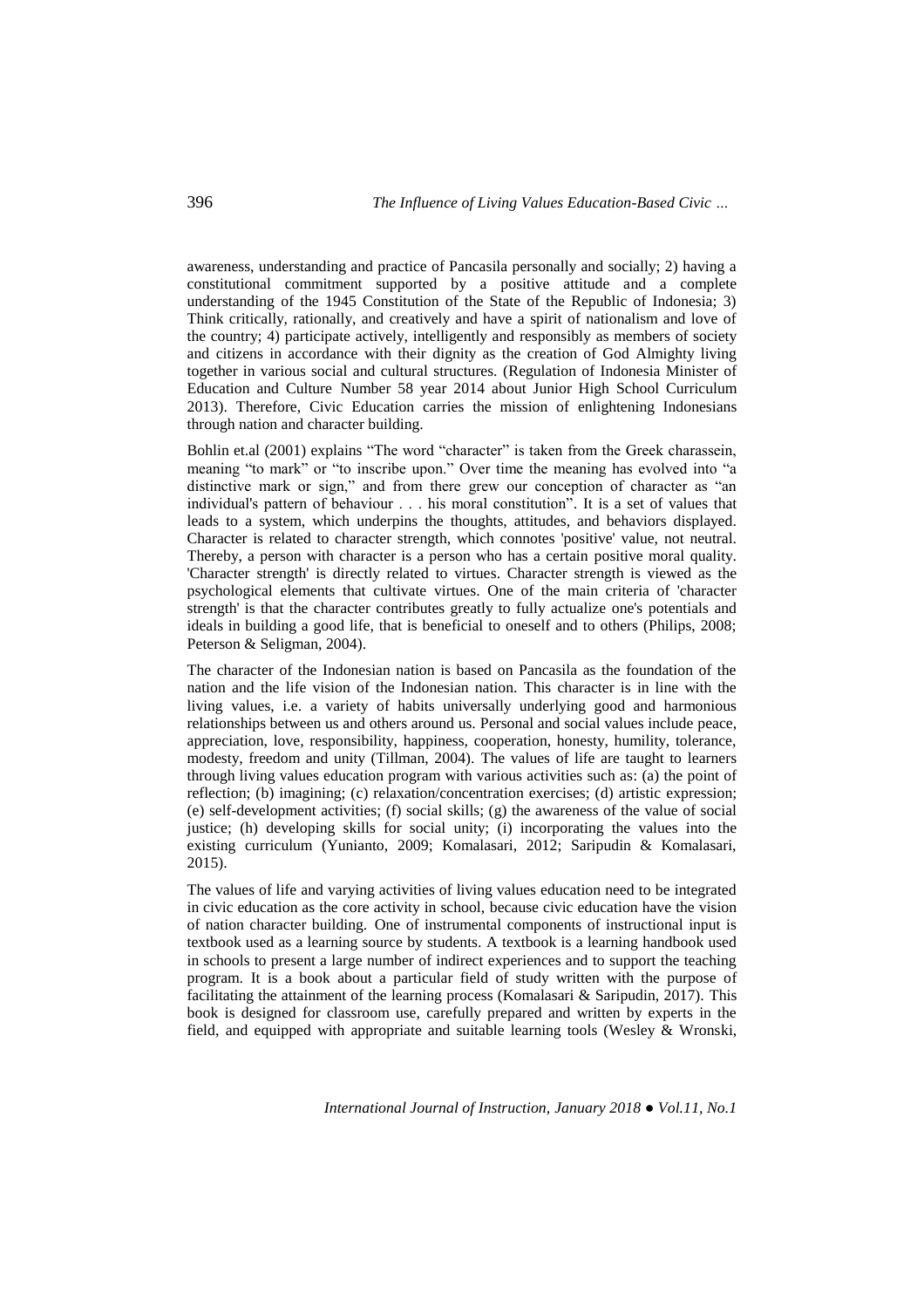1958). In general, textbooks serve as the main source used by the students in the teaching and learning process. They are deliberately prepared and written for students by people who master the subject with the aim of facilitating the process of teaching and/or learning (Sjamsuddin, 2004; Saripudin & Komalasari, 2016a).

In actuality, character building has not yet been integrated into Civic Education textbooks. Based on the results of the Civic Education textbook analysis in schools, it was found that 80% textbooks contained knowledge material, and only 20% contained affective and psychomotor aspects (Somantri, 2001).This is because most textbooks of Civic Education in Indonesia emphasize on instructional effects that are limited to content mastery or only draw attention to cognitive dimensions. Meanwhile, the development of affective and psychomotor aspects and the acquisition of nurturant effects as "hidden curriculum" for the character development of the students still have not received ample attention (Komalasari & Saripudin, 2017).

In general, textbooks of Civic Education in the market only teach students about the concepts and principles of the subject, but concern less on educating the students to behave and conduct oneself according to the concepts and principles of the subject in everyday life (Somantri, 2001). How to reconstruct Civic Education textbooks so that they can help shape the character of students? First, the Civic Education textbook has to be based on living values. It means that it is based on the basic values of life, thus it is easier to be internalized and implemented. Second, the Civic Education textbook should involve aspects of "knowing the good, desiring the good/loving the good and acting the good". Third, the textbooks are to be contextual, connecting the learning content with its practice in real life (Komalasari & Sapriya, 2016).

All these characteristics are incorporated into the textbook model of Civic Education based on living values education as the conceptual material that takes into account the basic values of the students' life and makes the connection between one's moral knowledge and practices in the life of the student as a family member, a community member, and a citizen. This living values education based Civics Education textbook model is assumed to be able to effectively nurture the character of the students.

This study is to describe a model of living values education-based Civic Education Textbook and its impact on the character development of student. In particular, this study is to describe: 1) the conceptual model of living value education based-Civic Education textbook; 2) the framework of living value education based-Civic Education textbook model; and 3) the influence of the use of living value education based-Civic Education textbook model on the character development of the students.

## **METHOD**

#### *Method*

This study is a rresearch and development design. It is "a process used to develop and to validate educational product" (Borg and Gall,1989). Development of a model of living values education-based Civic Education textbook is carried out through two forms of activity: (1) qualitative exploration to develop a living value education-based Civic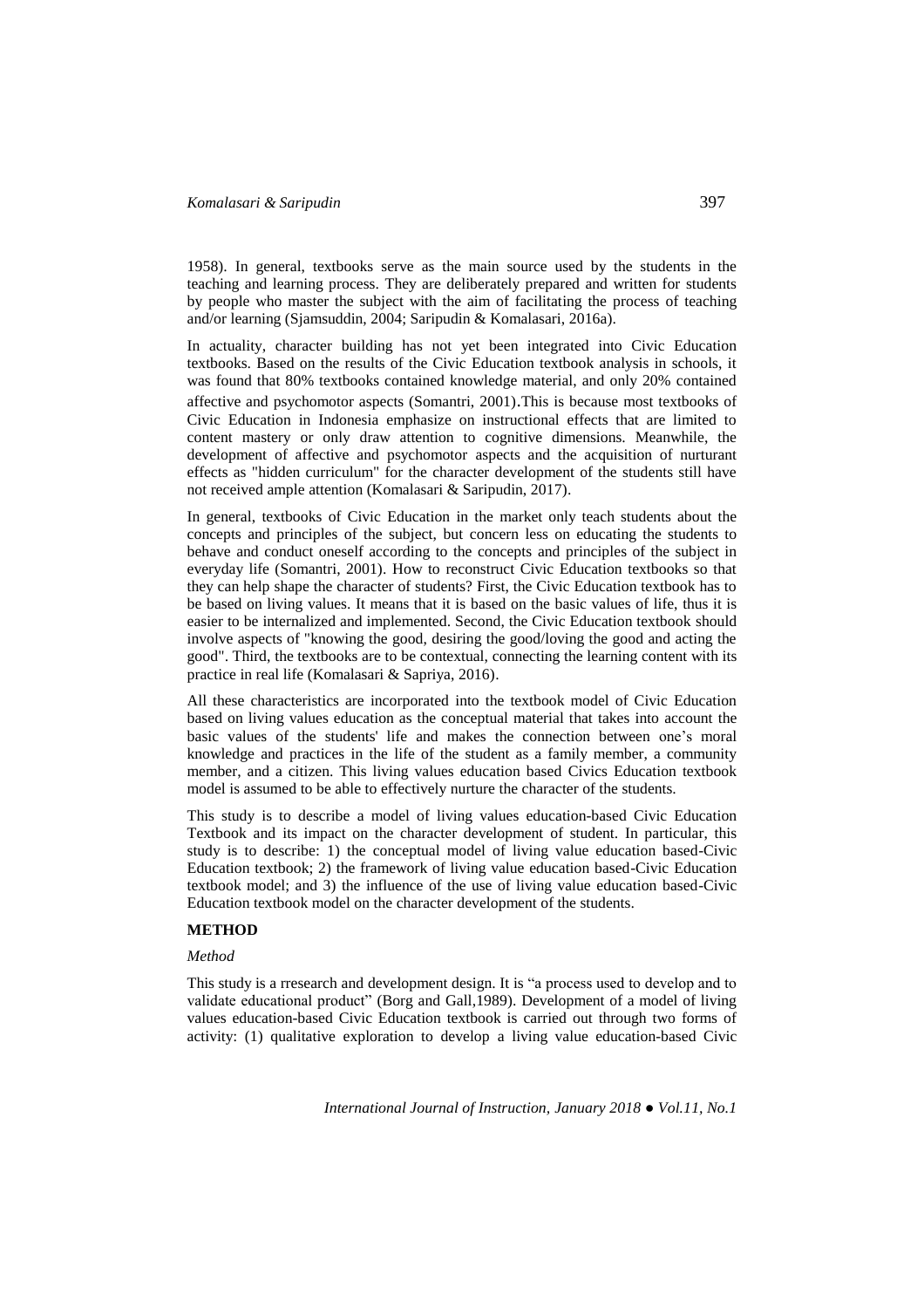Education textbook model, and (2) quantitative, through a quasi-experimental activity with pretest-posttest non-equivalent control group design to examine the influence of the textbook model toward the character development of junior high school students (Creswell: 2012).

#### *Process*

The research procedure "Research and Development" refers to Borg and Gall (1989) consisting of ten stages: (1) Research and information collecting, (2) Planning, (3) Develop preliminary form of product (living values education-based Civic Education textbook), (4) Preliminary field testing, (5) Main product revision, (6) Main field testing; (7) Operational product revision, (8) Operational field testing, (9) Final product revision; and (10) Dissemination and implementation living values education-based Civic Education textbook in schools through experiments to see the impact of using the book model on the character development of junior high school students

### *Participants*

Participants in the introduction study were students of Junior High School (SMP), teachers of Citizenship Education as practitioners, and lecturers who are experts in materials and textbooks Citizenship Education. The participants of the experiment study were students of eighth grade in SMP 5 and SMP 7 Bandung Indonesia in the academic year of 2016/2017 as a pilot school for character education programs from the Ministry of Education and Culture. In each school is randomly assigned one experimental class and one control class. The total samples of the study were 160 students, consisting 40 students in each of the four groups studied. Experimental class was treated by living values education-based Civic Education textbook that developed by the researcher and control class was treated by conventional civic education textbook commonly used in schools (the book is published by government or private publishers that are materialoriented)

#### *Data Collection Tools*

Qualitative data were collected through (1) observation sheet, (2) documentation, and (3) interviews sheet. Quantitative data was collected through the attitude scale. Observations, interviews, focus group discussion and documentation were used to develop the living values education-based Civic Education textbook model, and the attitude scale was used to examine the influence of the textbook model on the character development of junior high school students. Atitude scale was tested for validity with Pearson's product-moment correlation and reliability tested with Cronbach's alpha (Shadish, et.al, 2002). Based on the test, instruments of attitude scale were valid with coefficient of correlation bigger than 0.404 (r table) and have coefficient of alpha reliability 0.794 > 0.600 indicates the instrument is reliable.

#### *Data analysis*

Analyzing qualitative data was carried out through several steps. The first is to hold data reduction by summarizing the field report, noting subject matters relevant to the focus of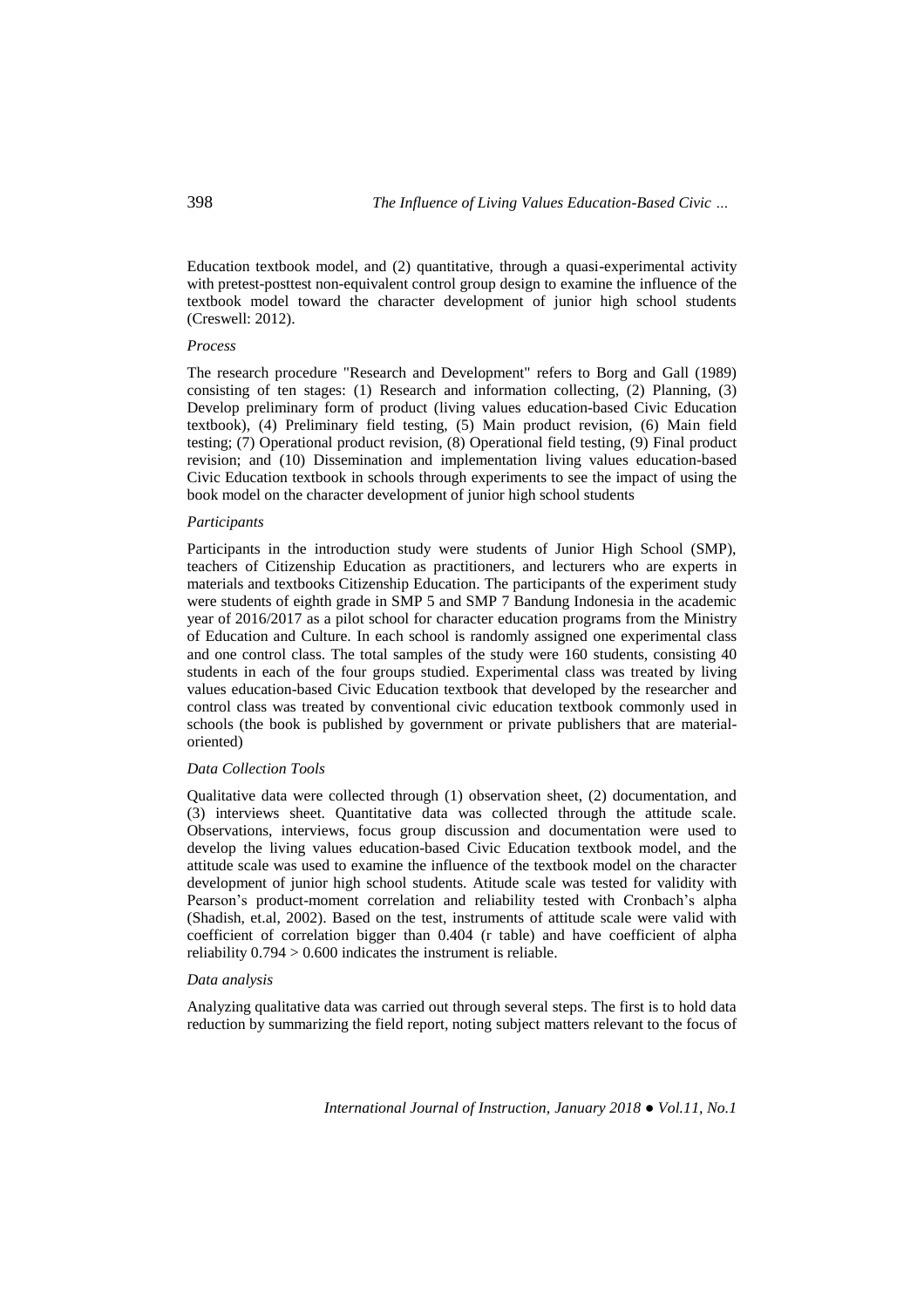the study. The second is to develop a systematic way based on certain categories and classifications. The third isto make the display of data in the form of a table or a picture so that the relationship among the data with each other becomes clear and intact (not separated-off). The fourth is to conduct cross-site analysis by comparing and analyzing the data in depth. The fifth is to present the findings, to draw conclusions in the form of general trends, and to formulate the implications of its implementation, as well as recommendations for development (Fraenkel and Wallen, 2006). Analyzing quantitative data was performed for the data collected through attitude scale using different test analysis (gain score) by Wilcoxon's Matched Pairs Test and t- test by Mann-Whitney U Test (Shadish, et.al, 2002), because based on Kolmogorov-Smirnov normality test obtained Asymp. Sig. (2 tailed)  $0.036 < 0.05$  indicates the data is not normally distributed. Quantitative data analysis was equipped with descriptive quantitative analysis using percentages (Creswell, 2012).

# **FINDINGS**

#### *The conceptual model of living value education based-civic education textbooks*

The textbook under examination conceptually incorporates living values and the principles of living values education into the material of Civic Education according to core competencies and basic competencies and the principles of scientific learning couched under the 2013 curriculum by taking into account the principles of textbook writing (content feasibility, presentation, language and readability, and graphics) (Komalasari & Saripudin, 2017).

The textbook model contains the material suited with the existing curriculum. The contents are presented fully, in-depth, accurately and up-to-date. The contents also foster a social-spiritual attitude, and develop knowledge and skills. The textbook distinguishes itself from other textbooks in that it digs and clarifies the values of life that are universal based on Pancasila as the Indonesian life vision, and preserves the values of local wisdom. The criteria of the contents of the living values education-based civic education textbook can be seen in the table 1.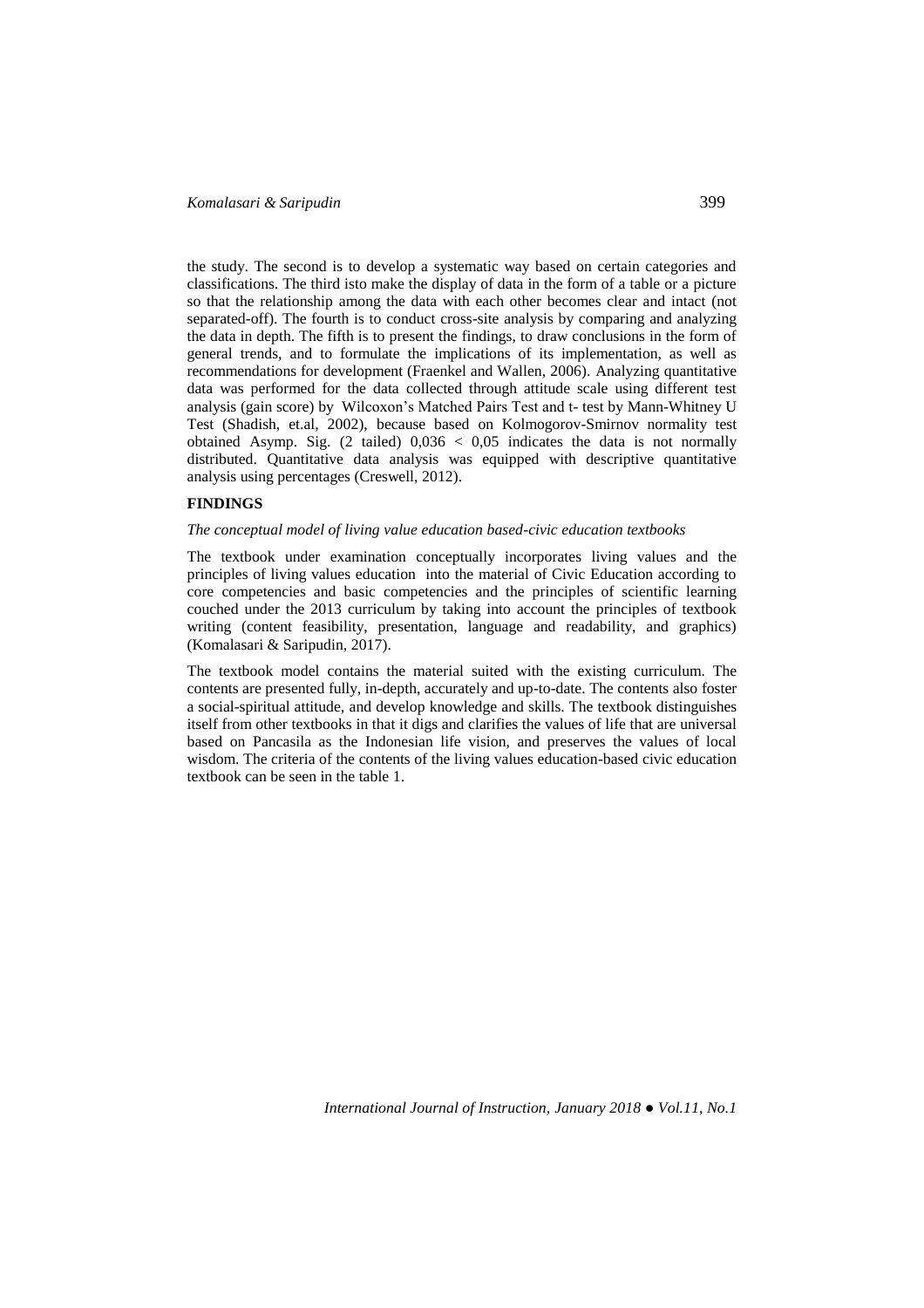| Table 1 |                                                                                       |            |  |  |  |  |  |  |
|---------|---------------------------------------------------------------------------------------|------------|--|--|--|--|--|--|
|         | The content feasibility of the living values education-based civic education textbook |            |  |  |  |  |  |  |
| model   |                                                                                       |            |  |  |  |  |  |  |
|         | No. Assessed Aspects                                                                  | Indicators |  |  |  |  |  |  |
|         | Conformity of material description with a. Comprehensiveness of the material          |            |  |  |  |  |  |  |

| 1. | Conformity of material description with | a. Comprehensiveness of the material                |
|----|-----------------------------------------|-----------------------------------------------------|
|    | Core Competence and Basic               | b. Depth of the material                            |
|    | Competence in National Curriculum       |                                                     |
|    | Accuracy of the material                | Accuracy of the facts<br>$\mathbf{c}$ .             |
| 2. |                                         | Validity and accuracy of the concept<br>d.          |
|    |                                         | Validity and accuracy of the theory<br>e.           |
|    |                                         | Accuracy of the method<br>f.                        |
| 3. | Recency                                 | Conformity of the material with the<br>ջ.           |
|    |                                         | advancement of the science                          |
|    |                                         | h. Interesting, relevant, and current features and  |
|    |                                         | examples                                            |
|    |                                         | Recent and appropriateness of the reference         |
| 4. | Cultivating a spiritual attitude        | Encouraging the students' gratitude towards the     |
|    |                                         | Almighty God                                        |
| 5. | Developing the living values            | Fostering the development of character values:      |
|    |                                         | appreciation,<br>love,<br>responsibility.<br>peace, |
|    |                                         | cooperation, honesty,<br>happiness,<br>humility,    |
|    |                                         | tolerance, modesty, freedom, and unity.             |
|    | 6. Developing the skills                | Developing the materials that encourage students    |
|    |                                         | to be skillful                                      |
| 7. | Developing the knowledge insight        | Developing the conceptual and procedural            |
|    |                                         | capabilities in areas of study suitable with their  |
|    |                                         | interests.                                          |

The textbook should have a distinctive feature on its presentation (self-reflection, value exploration, creative expression, personal-social-emotional skills, life value implementation, and attitude assessment). Besides, it should meet the requirements for the presentation of the book that is systematic, coherent, and consistent, and meets the demands of presentation based on the 2013 curriculum that underscores the scientific learning approach. The criteria of presentation of living values education-based Civic Education textbook can be seen in the table 2.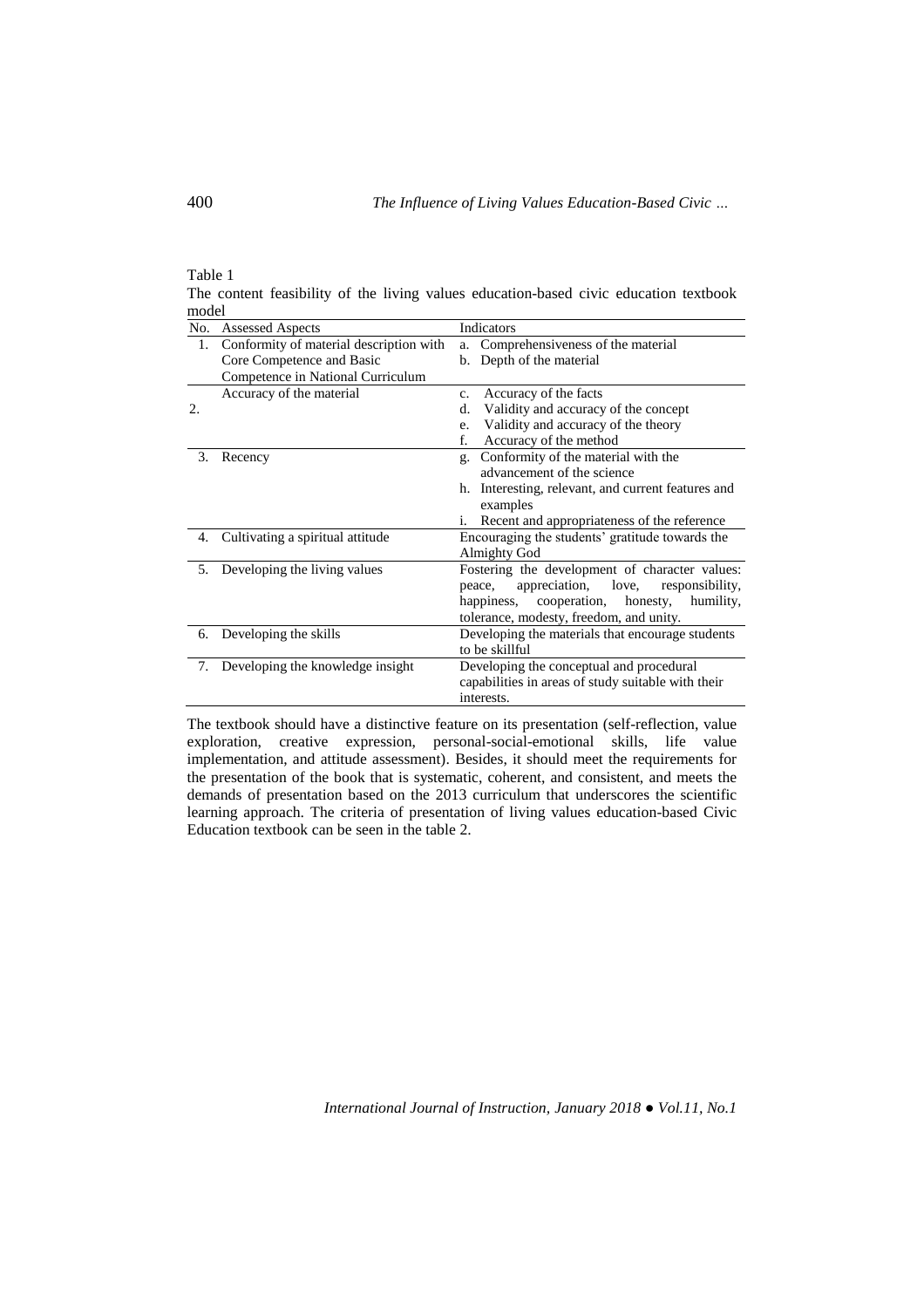| Table 2  |  |  |  |                                                                                      |  |
|----------|--|--|--|--------------------------------------------------------------------------------------|--|
|          |  |  |  | The feasibility of presentation of the living values education-based civic education |  |
| textbook |  |  |  |                                                                                      |  |

| No. | <b>Assessed Aspects</b>                   |                | Indicators                                   |  |  |  |
|-----|-------------------------------------------|----------------|----------------------------------------------|--|--|--|
| 1.  | Techniques of presentation                | a.             | Arrangement                                  |  |  |  |
|     |                                           | b.             | Coherence                                    |  |  |  |
|     |                                           | c.             | Consistency of presentation techniques       |  |  |  |
|     |                                           |                | with terms and symbols/attributes            |  |  |  |
|     |                                           | d.             | Compatibility and appropriateness of the     |  |  |  |
|     |                                           |                | illustrations with the material in the       |  |  |  |
|     |                                           |                | chapter                                      |  |  |  |
| 2   | Presentation of Scientific Learning       | a.             | Centered on learners' learning activities    |  |  |  |
|     | (2013 Curriculum)                         |                | with a scientific approach suitable with the |  |  |  |
|     |                                           |                | national curriculum                          |  |  |  |
|     |                                           | b.             | Stimulating learners' ability in the         |  |  |  |
|     |                                           |                | observation and interview, categorizing the  |  |  |  |
|     |                                           |                | information, analyzing and synthesizing,     |  |  |  |
|     |                                           |                | constructing and communicating a certain     |  |  |  |
|     |                                           |                | topic                                        |  |  |  |
|     |                                           | $\mathbf{c}$ . | The presentation of the material employs     |  |  |  |
|     |                                           |                | these models: project learning, problem-     |  |  |  |
|     |                                           |                | solving learning, and discovery learning     |  |  |  |
|     |                                           | d.             | Developing performance's assessment,         |  |  |  |
|     |                                           |                | project's assessment portfolio, attitude     |  |  |  |
|     |                                           |                | assessment, and written test                 |  |  |  |
| 3.  | of<br>Presentation<br>Learning<br>(Living | a.             | Developing self-reflection skills            |  |  |  |
|     | Values Education)                         | b.             | Developing explorative skill of real life    |  |  |  |
|     |                                           |                | values                                       |  |  |  |
|     |                                           | c.             | Developing personal, social, and             |  |  |  |
|     |                                           |                | emotional skill                              |  |  |  |
|     |                                           | d.             | Developing the capability to implement       |  |  |  |
|     |                                           |                | the values of life                           |  |  |  |
|     |                                           | e.             | Developing the attitude assessment           |  |  |  |

The textbook has to meet the aspects of language and readability, and graphics. The language and readability aspects are crucial to make a book fit with the students' abilities and needs, easy to understand, motivatee, encourage critical-creative-innovative thinking, and clarify and implement student life values. Graphic aspects that include the form, layout, image proportionality, and clarity of illustrations can amplify the development of student motivation to read, understand the content, clarify and implement the value of characters obtained in daily life.

*The Framework of Living Values Education based-Civic Education Textbook*

Based on the conceptual model above, then a Civic Education textbook is written within a framework/outline as follows:

1. Book Identity consists of: a) Cover, containing titles of books and authors' name; b) Foreword, giving the reader a general idea of the content of the book or an initial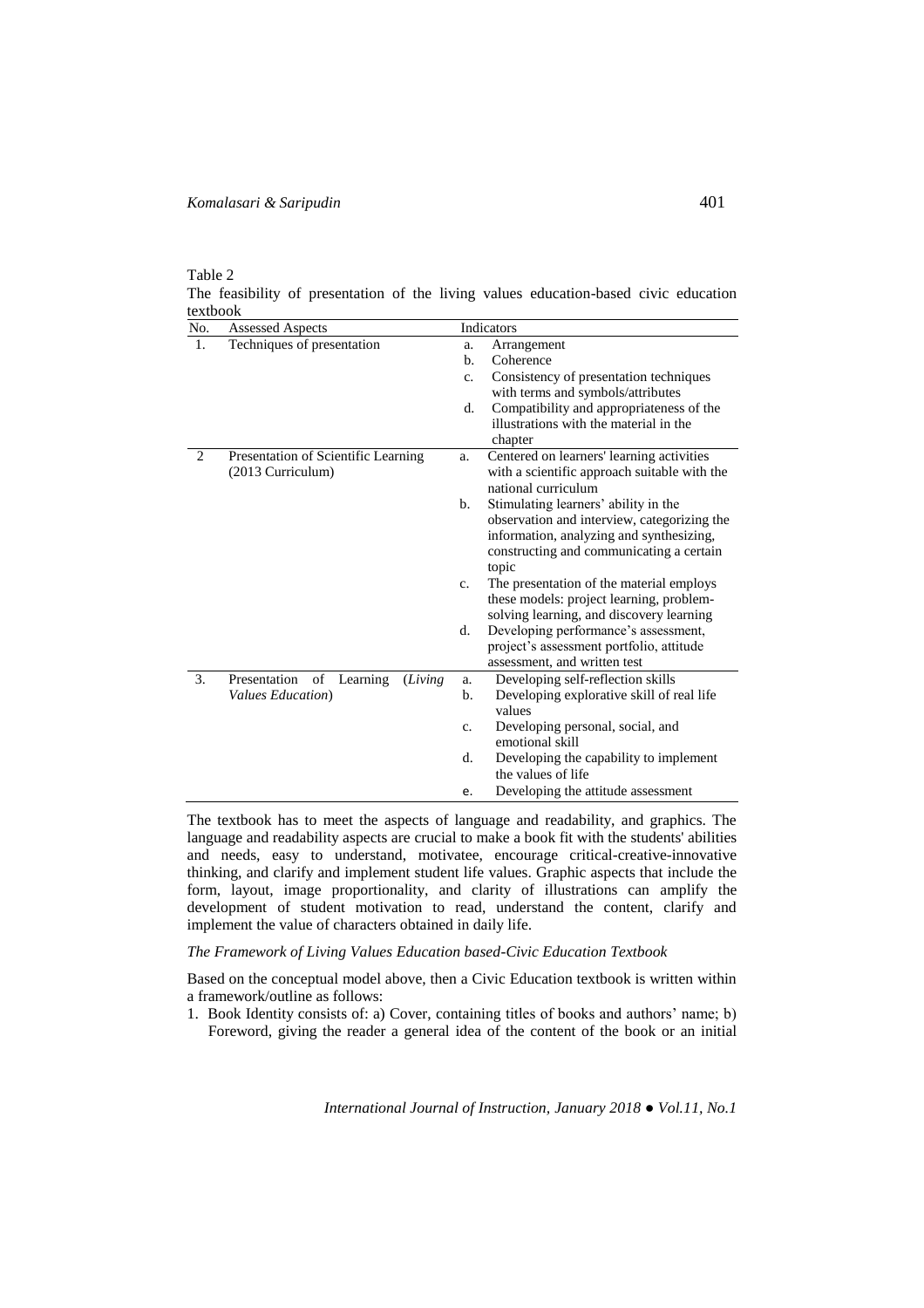overview of the book; c) How to Use Books, providing a brief guide on how to read the book, so that it can give an optimal understanding of facts, data, principles, procedures, values-morals-norms, and reflection skills; and d) Table of Contents

- 2. Book Content consists of:
	- a. The title of chapter/discussion, reflecting the material and the value of life to be developed;
	- b. Introduction, starting with pictures, stories, poems, cases, etc., followed by the apperception of material and reflection of life values that will be developed;
	- c. Map of concept and keywords, presenting a general description of the material and the values of life to be developed in the chapter/discussion;
	- d. Presentation of the material and clarification of the living values, including facts, concepts, principles, procedures, and living values (behavior and attitudes). The living values in the textbook are presented in the features of civic values and wise words.
	- e. Performance/demonstration of competence; students are invited to conduct a series of civic practices in developing citizenship competencies (knowledge, attitude/values/character, thinking skills, and participatory skills). The values of life are integrated in the performance of competence/assignment through analyzing the value of life in value-laden stories, songs, and poetries,
	- f. Summary, containing the conclusions of learning materials that must be mastered and the values of life that must be developed.
	- g. Reflection/afterthought, containing reflections on the values of life practiced in everyday life through Value Clarification Technique (VCT) List. This reflection and afterthought can be presented as an instrument to assess students' attitudes and behaviors.
	- h. Authentic assessment, consisting of a set of instrument for student assessment (tests, attitude scale, and performance)
	- i. Feedback, containing answer keys and assessment form with the assessment rubric.
	- j. Follow-up activities (transfer, enrichment, remedial), containing the direction of further activities for material enrichment for those who have achieved the expected competence and remedial for those who have not attained the expected competence (Komalasari and Saripudin, 2017).
- 2. Book Closing includes: a) Glossary, a list of concepts that often appear in text and requires explanation; 2) Bibliography, a collection of sources referred to in the discussion/description of the material in the entire chapter of the textbook; and c) Index, a list of important words or terms arranged alphabetically that provide information about the page where the word or term is found.

## *The Influence of the Living Value Eeducation based-Civic Education Textbooks on Student's Character*

Based on the test results of paired samples t-test, Sig.  $(2$ -tailed) is 0.000 <a  $(0.05)$ . It means there is a difference in the development of students' civic disposition at the beginning of the measurement (pretest) from the final measurement (posttest) in both the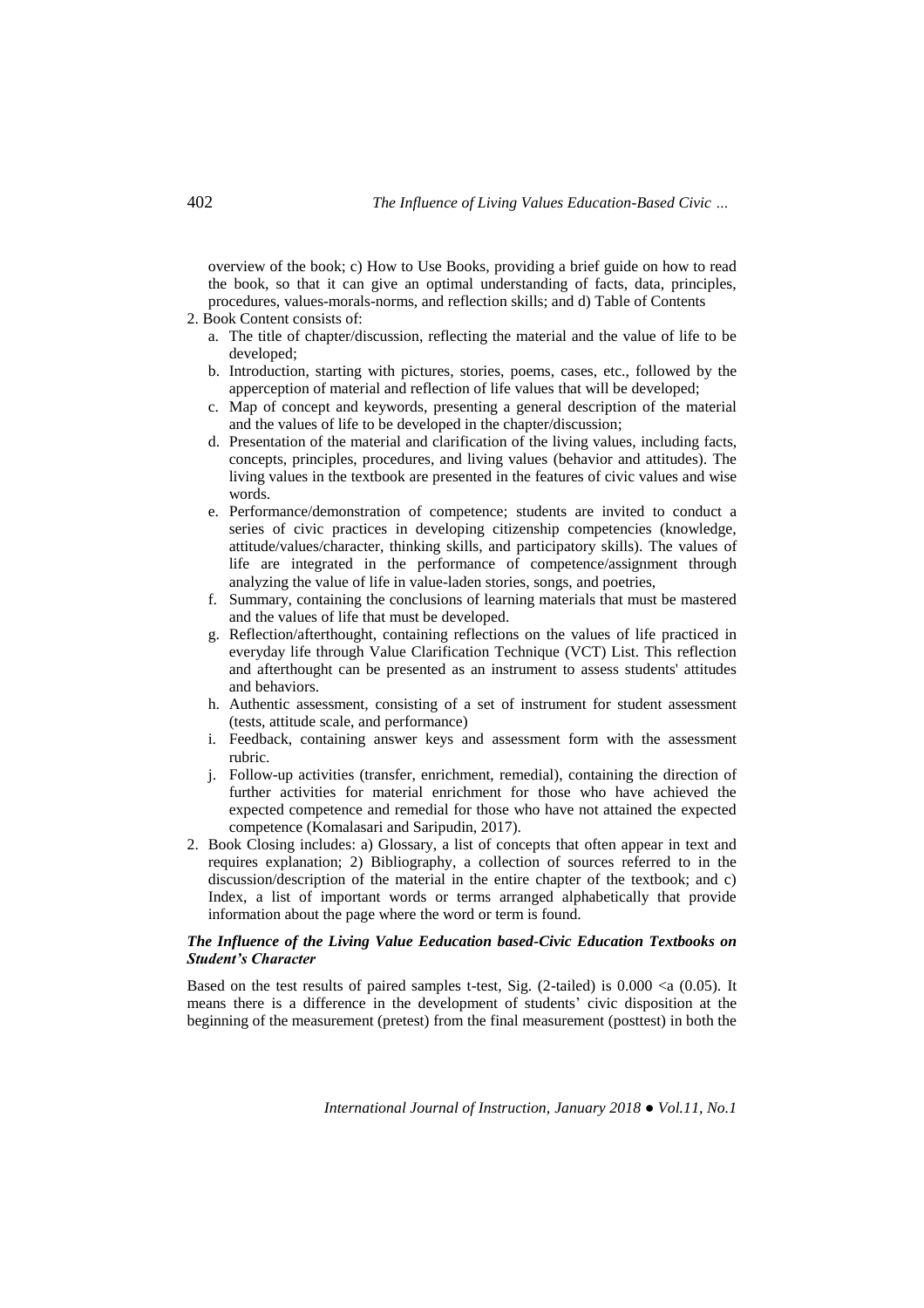experimental and control classes. The mean value of pretest and posttest in the experimental class are better than the pretest and posttest in the control class.

The gained scored control and experiment classes show significant differences in the development of students' character formation between the class that uses living values **e**ducation-based Civic Education textbook (SMP  $A = 1.12$  and SMP  $B = 1.04$ ) with the class that uses conventional Civic Education textbook (SMP  $A = 0.40$  and SMP B = 0.30). Students' character formation in the class that integrates living values in the Civic Education textbook is higher than the other one that uses conventional Civic Education textbook. The average score of pretest-posttest and gained score control and experiment classes can be seen in the table 3.

#### Table 3

Average score of pretest - posttest and gained score control and experiment classes

| ັ<br>School      | л.<br>Classroom Data                  | $\check{ }$<br>Mean | Standard of<br>Deviation | <b>Variants</b>  | Gain         | N<br>Gain | Asymp<br>Sig |
|------------------|---------------------------------------|---------------------|--------------------------|------------------|--------------|-----------|--------------|
| Junior           | Control Pre-test<br>Control Post-test | 49.44<br>70,10      | 7.037<br>7,500           | 49.516<br>56,252 | 2,06<br>0,40 |           |              |
| High<br>School A | <b>Experiment Pre-test</b>            | 49.31               | 9.855                    | 97.113           | 5,69         | 1,12      | 0.000        |
|                  | <b>Experiment Post-test</b>           | 106.28              | 8.693                    | 75.576           |              |           |              |
| Junior           | Control Pre-test<br>Control Post-test | 56.65<br>69.93      | 5.641<br>4,752           | 31.823<br>22,584 | 1,32         | 0.30      |              |
| High<br>School B | <b>Experiment Pre-test</b>            | 57,27               | 5,511                    | 30,369           |              |           | 0.000        |
|                  | <b>Experiment Post-test</b>           | 102,11              | 8.144                    | 66.321           | 4,48         | 1,04      |              |

The results of descriptive quantitative data analysis, the character of the students developed through the use of living values education-based Civic Education textbooks model in the experimental class can be seen in Table 4.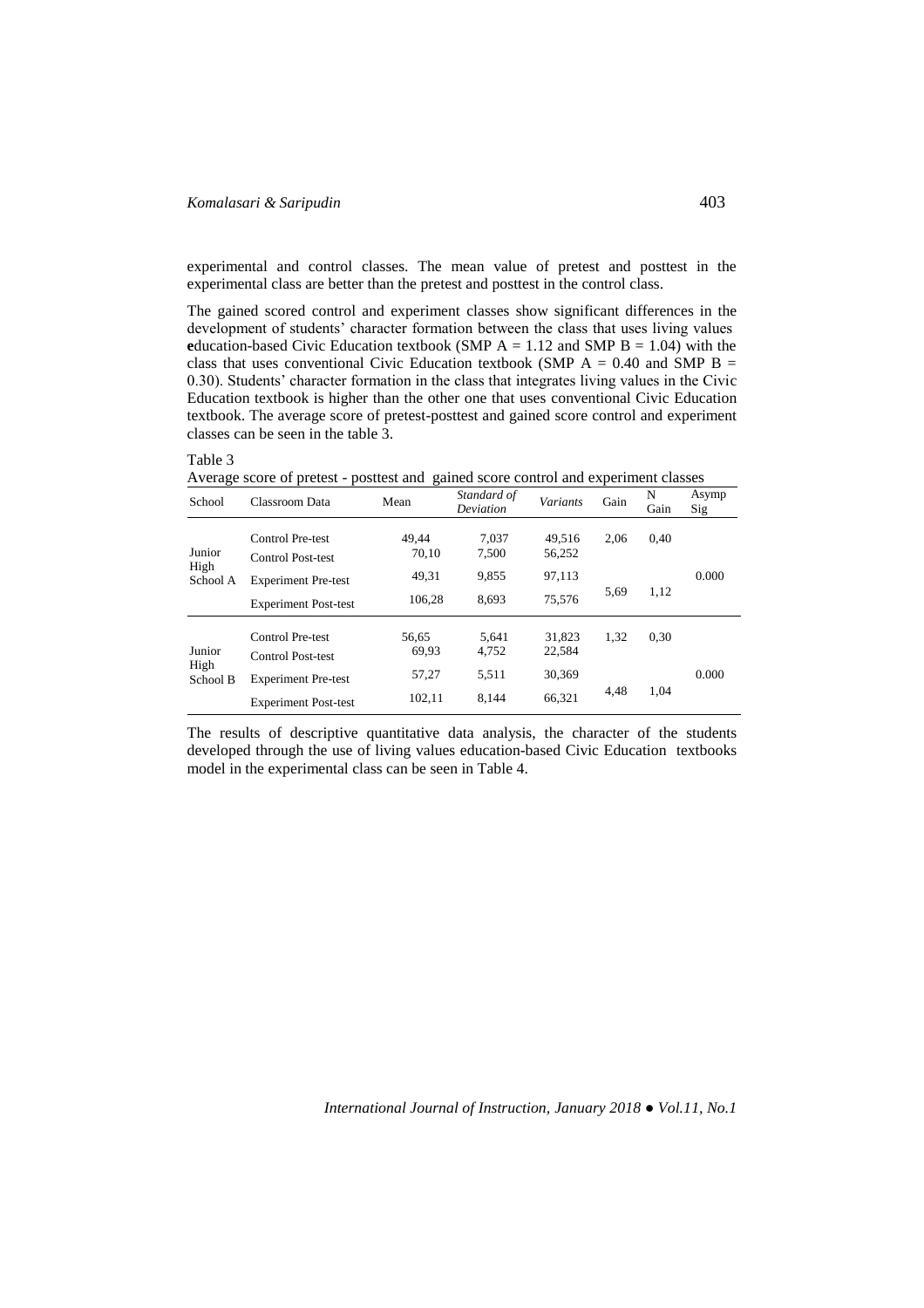| anie |  |
|------|--|
|------|--|

The development of student's character in experiment class

| Name of Junior<br><b>High School</b> | Aspects assessed of<br><b>Living Values</b> | Assessment Results (N=80) |              |                |                         |
|--------------------------------------|---------------------------------------------|---------------------------|--------------|----------------|-------------------------|
|                                      |                                             | Very<br>Good<br>$(\% )$   | Good<br>(% ) | Poor<br>(% )   | Very<br>Poor<br>$(\% )$ |
| Junior High School A                 | Peace                                       | 71                        | 10           | 10             | 9                       |
|                                      | Respect                                     | 64                        | 18           | 14             | $\sqrt{2}$              |
|                                      | Love                                        | 65                        | 19           | 12             | 6                       |
|                                      | Tolerance                                   | 80                        | 11           | $\overline{7}$ | $\mathbf{2}$            |
|                                      | Honesty                                     | 60                        | 27           | 10             | 3                       |
|                                      | Humility                                    | 65                        | 16           | 10             | 7                       |
|                                      | Cooperation                                 | 82                        | 10           | $\sqrt{6}$     | $\overline{c}$          |
|                                      | Happiness                                   | 72                        | 15           | 12             | $\mathbf{1}$            |
|                                      | Responsibilities                            | 61                        | 20           | 12             | 7                       |
|                                      | Simplicity                                  | 65                        | 15           | 14             | 6                       |
|                                      | Freedom                                     | 62                        | 25           | 11             | $\overline{c}$          |
|                                      | Unity                                       | 80                        | 10           | 8              | $\overline{2}$          |
|                                      |                                             | 68,9                      | 16.3         | 10.5           | 4.3                     |
| Junior High School B                 | Peace                                       | 70                        | 15           | 10             | 5                       |
|                                      | Respect                                     | 70                        | 19           | 8              | 3                       |
|                                      | Love                                        | 65                        | 20           | $\,8$          | $\overline{4}$          |
|                                      | Tolerance                                   | 82                        | 10           | 6              | $\overline{c}$          |
|                                      | Honesty                                     | 65                        | 28           | 5              | $\mathfrak{2}$          |
|                                      | Humility                                    | 65                        | 20           | 9              | 6                       |
|                                      | Cooperation                                 | 85                        | 7            | 5              | 3                       |
|                                      | Happiness                                   | 76                        | 13           | 8              | 3                       |
|                                      | Responsibilities                            | 62                        | 20           | 10             | 8                       |
|                                      | Simplicity                                  | 68                        | 19           | 8              | 5                       |
|                                      | Freedom                                     | 60                        | 20           | 12             | $8\,$                   |
|                                      | Unity                                       | 85                        | 10           | $\overline{4}$ | $\mathbf{1}$            |
|                                      |                                             | 71.2                      | 16.8         | 7.8            | 4.2                     |
| Total                                |                                             | 71.1                      | 16.6         | 9.1            | 4.2                     |

Table 4 above shows that the character score of the students after the use of living values education-based civic education textbook in junior high school sits at 71.1% (very good category), 16.6% (good category), 9.1% (poor category), and only 4.2% (very poor category). The dominant student character developed by the living values education-based civic education textbook is cooperation, unity, and tolerance, and which is still lacking and should be more developed is responsibility, freedom, and honesty.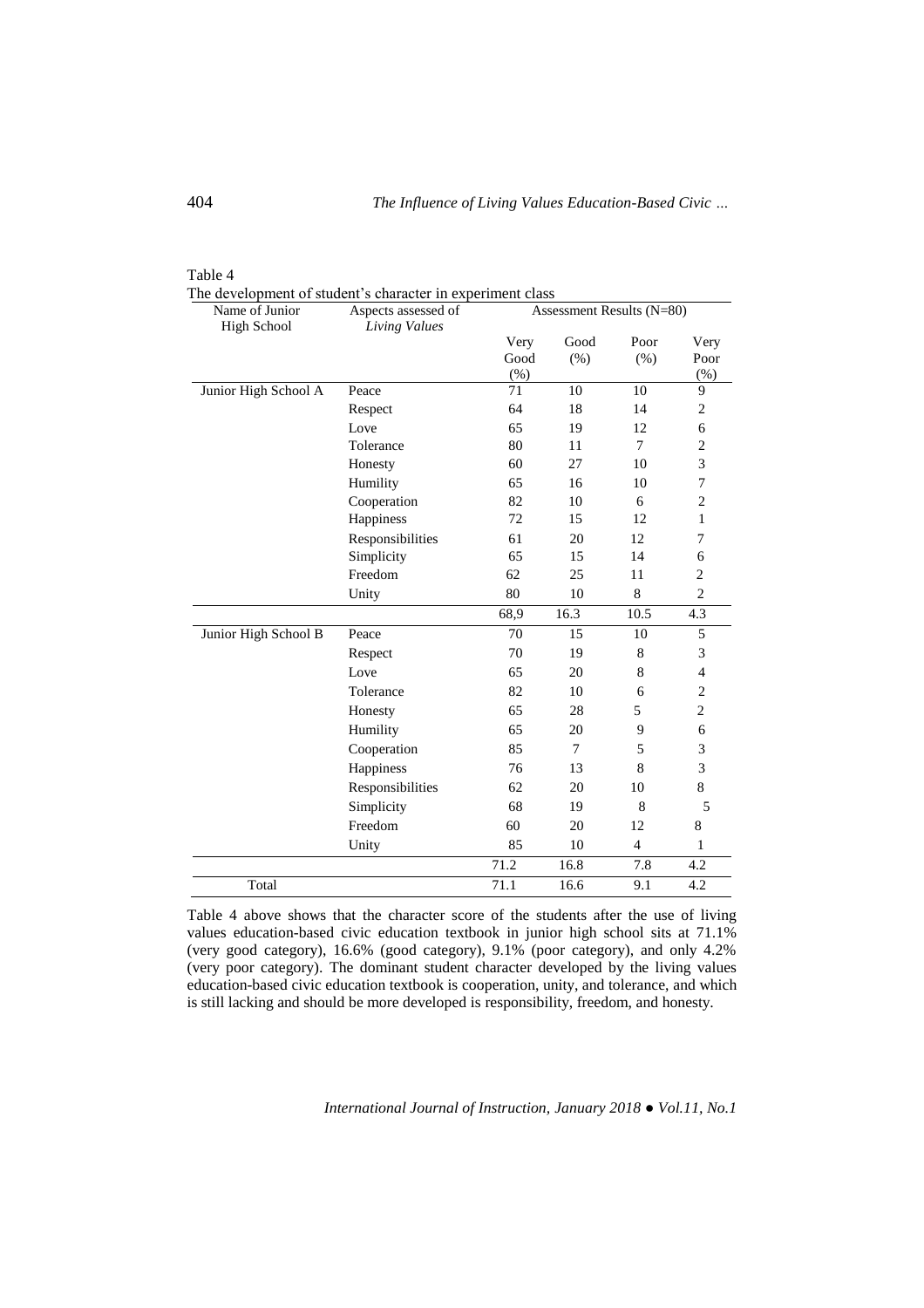### **DISCUSSION**

The use of living values education-based Civic Education textbook significantly impacts the development of junior high school students' character. The results of this study can be explained as follows. First, living values education-based textbook is the main source of learning for students, so that the values of life and their application can be learned by the students through the book. This suggests conformity with the opinion of Chambliss & Calfee (1998) who make it clear that textbooks are a tool for learners to understand and learn from what they read. A textbook is also a tool for understanding the world. The power of textbooks affects students' knowledge and values. More generally, textbooks appear to be a central part of the educational system, the medium of curriculum material conveyers including attitudes and behaviors, thus holding a dominant role in the classroom (Buckingham, 1960; Patrick, 1998; Lockeed & Verspoor, 1990; Altbach et al, 1991). Therefore, textbooks must be of high quality that is meeting the standards of content feasibility, presentation, language and legibility, and graphics. Content wise, a textbook should contain comprehensive material covering facts, concepts, principles, procedures, and values of life, and in terms of presentation, it should incorporate scientific learning and the principles of living values education (Saripudin & Komalasari, 2016a; Komalasari & Saripudin, 2017).

Second, living value education based-textbook contains material in form of character values derived from the nation's life vision, not only material in form of facts, concepts, principles and procedures oriented to the mastery of certain disciplines. The textbook is essentially a compulsory reference book for use in schools containing instructional materials intended to improve faith and piety, character and personality, the ability of science and technology mastery, sensitivity and aesthetic ability, physical and health potential, which is written based on national standards of education. Therefore, textbooks should contain teaching materials taken from the discipline of science and the environment, in accordance with the valid curriculum, practical values of life according to the needs of students, and learning experiences for learners that are organized in a balanced, functional, structural, humanistic, and civic approach (Hanna & Lee, 1962; Komalasari et al, 2014; Komalasari & Sapriya, 2016; Somantri, 2001)

Third, in living value education based-textbooks, life values or characters are taught through a variety of interesting activities, such as stories, songs, poems, rhymes, civic value features, wise words from national and world figures, reflection and attitude assessment at the end of the material presentation (Komalasari & Saripudin, 2017). Thus, in addition to that the contents must be scientific, logical, systematic, developmentally appropriate, using a spiral approach, and include informative and attractive illustrations (Sjamsuddin, 2004), the presentation aspect of living value basedtextbooks become important in order that the message of character values or living values can be internalized by students as the readers. Textbook writing should pay attention to the learning strategy components and design of subject matter (Gafur, 1986; Komalasari, 2010). The presentation of information in a textbook can fulfill as many as possible aspects of the learning activities which the students can do independently, so that there is a relatively permanent change in the skills, attitudes and behaviors of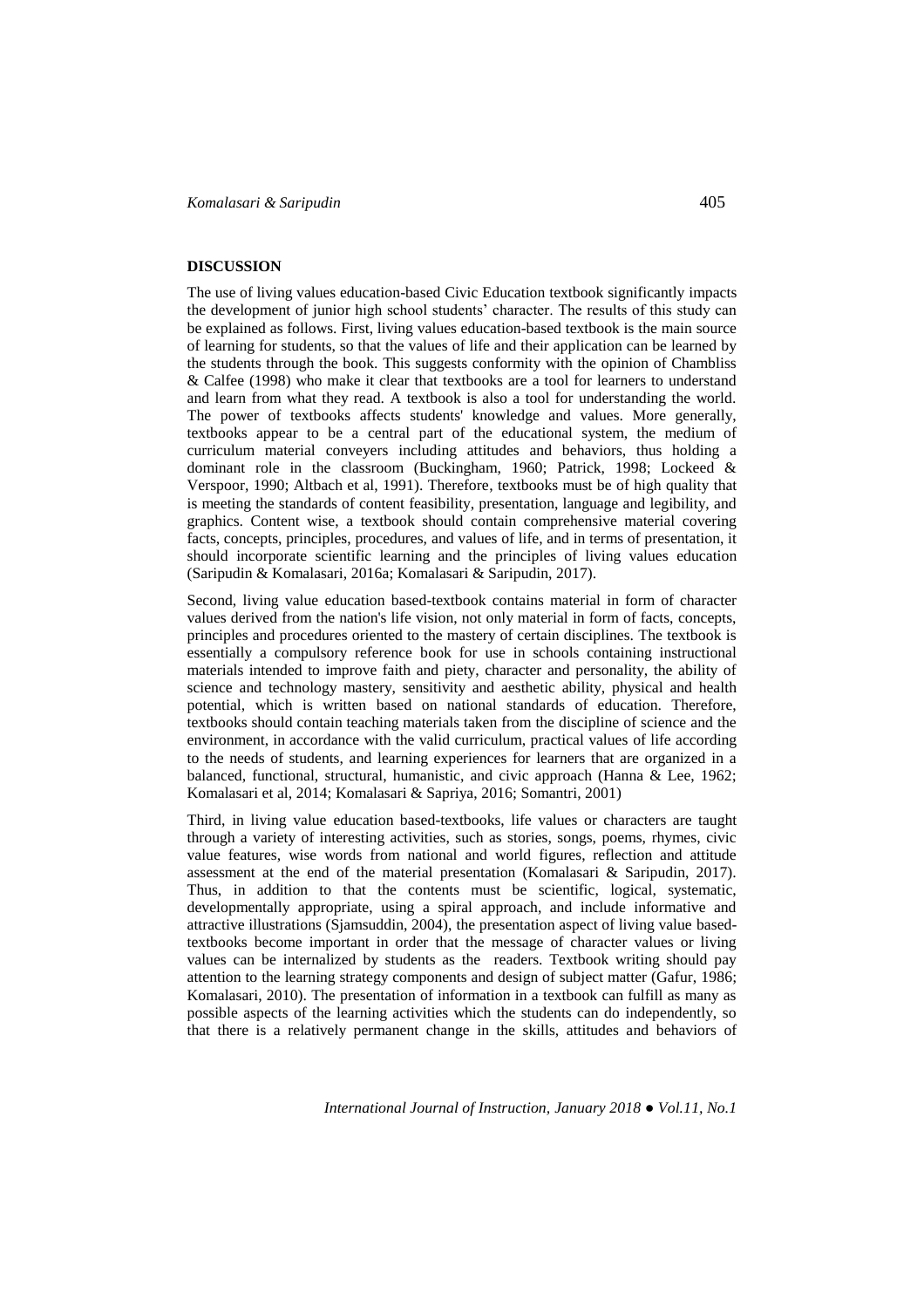students as a result of the learning experience from the textbooks as the source of learning.

Fourth, the living value education based-Civic Education textbook provides an indirect experience to learners about meaningful life values for their lives. Students build new experiences based on their initial experience with the book. This principle shows that the most authentic source of learning is experience. According to Covey (2006), learning is an attempt to inspire ourselves and others. The way to do it is to know yourself and listen to your conscience. Self-knowledge and the inclusion of conscience imply the high value of experience. Rich in experiences can be obtained in various ways, i.e. reading, especially reading textbooks. The more a person reads, the higher her/his reading skill will be. By reading a book, one can gain a great deal of indirect experiences. Indeed, in education it is a valuable thing if learners can experience something directly. However, many parts of the lessons cannot be obtained by direct experiences. Therefore, by studying at school, and also learning from life outside the school, acquiring indirect experiences is very important (Suryaman & Utorodewo, 2006). The advancement of civilization nowadays has received much support from reading activities. Textbooks as media and source of learning play a role in bringing the learners closer to the reality of life brought into the classroom through textbooks. Students will learn well if what they learn is related to what they already know (Dewey, 1966). Therefore, textbooks should be contextual and rich with practical examples of materials and life values for students as a meaningful indirect experience for their lives.

Fifth, research results support previous research that textbooks play a meaningful role in student achievement, including affective learning results that lead to the acquisition of attitudes and behavior. In the World Bank Report (1995) on Indonesia, it is reported that the level of student ownership of books and other facilities correlates with student achievement. This statement is supported by Supriadi (2000) who states that the level of student ownership of the book is positively correlated with and meaningful to the learning achievement. The learning outcomes of civic education are the achievement of civic competences as civic education goals that include civic knowledge, civic skills, and civic dispositions (Center for Civic Education, 1994; Branson, 1999). Character development is closely connected to civic disposition, which is "*…*those attitudes and habit of mind of the citizen that are conducive to the healthy functioning and common good of the democratic system". Conceptually, civic disposition consists of a number of personality characteristics, namely: "Civility (respect and civil discourse), individual responsibility, self-discipline, civic-mindedness, open-mindedness (openness, skepticism, recognition of ambiguity), compromise (conflict of principles, compassion, generosity, and loyalty to the nation and its principles" (Quigley et al, 1991).

Sixth, the use of living value education based-textbook model is more dominant in developing the character of unity, cooperation, and tolerance of the students, and is still considered less in developing the character of freedom, honesty and responsibility of the students. Hypocritical mentality (dishonesty) and irresponsibility are the cultural mentality of the Indonesian nation which is the remaining of feudalism mentality that must be eroded out, because it is not in accordance with the nation's development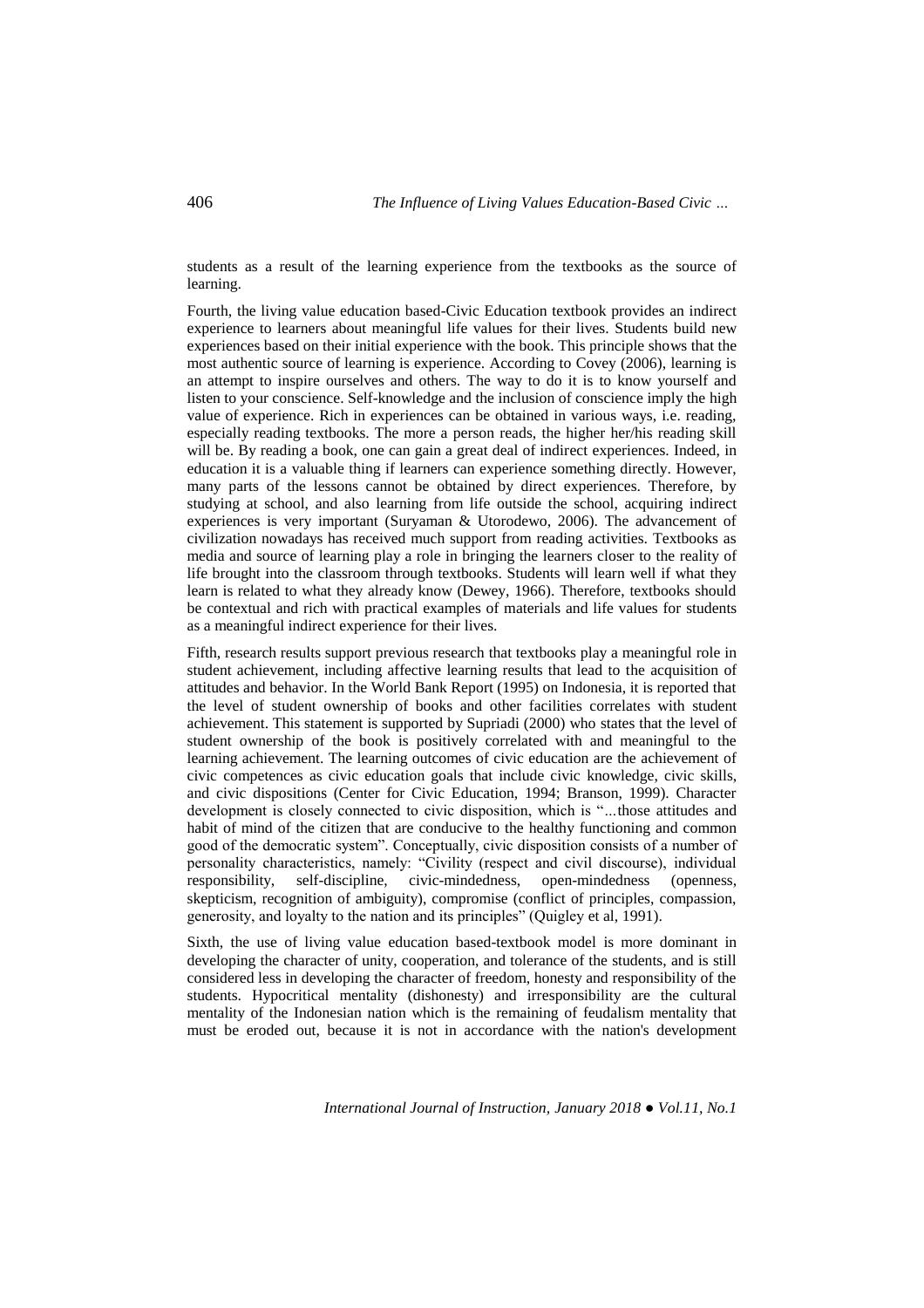mentality. The development of socio-cultural values, such as honesty and responsibility, can be developed in schools through culture-based learning (Kontjaraningrat, 2000; Saripudin & Komalasari, 2016b). Likewise, the honesty and responsibility character become the top priority of Anti-Corruption Education. It is implemented at schools through various activities, that is: it is integrated in the curriculum of civic education, both in the material and learning process, the use of anti-corruption education module, nurturing anti-corruption behavior through Honest Canteen, and creating anti-corruption atmospheres in school through the school rules and code of conduct (Komalasari & Saripudin, 2015).

Seventh, in addition to the teacher's role as a facilitator for the use of textbooks by students when learning in the classroom, the author of the book also occupies an important position in producing quality textbooks. Quality textbooks can present information which readers can readily understand. The author guarantees written communication with the reader by presenting connected and systematic information in his book. In order that textbooks have a high benefit, the author also presents sharp and reachable information that can be learned through his book. Good books contain vision (direction), mission (message), context (relevance), content, and a process of presented information (Martono, 2005). A writer must have the credibility and competence in the field of material and in presenting the material in an engaging way, so the students are the eager to learn from the book. That is wht textbook writing should be done the fullest (Rusyana & Suryaman, 2004).

## **CONCLUSION**

The proposed textbook model is an integration of living values and the principles of living values education into civic education textbooks by taking into account the principles of scientific-contextual learning, developing core ccompetencies and bbasic ccompetencies' in accordance with the existing curriculum, the principles of the writing of textbook material, presentation, language and readability, and graphics. The book is an innovation in providing quality learning resources, especially in developing the character of the students. It includes Book Identity (cover, introduction, how to use the book, and table of contents), Book Contents (chapter title, introduction, concept map and keywords, presentation of material and clarification of life values, stimulating performance/demonstration of living value based-competencies, summary, reflection, authentic assessment, feedback, and follow-up activities), and book closing (glossary, index, bibliography). This textbook has a significant and positive influence on the development of student characters. The student characters that are dominantly developed through this book are cooperation, unity, and tolerance. Therefore, this book is expected to be used by students and teachers as a source of learning Civic Education in junior high school in Indonesia as an effort to strengthen character education through integration in learning.

#### **Acknowledgments**

The research is a grant from the Ministry of Research, Technology, and Higher Education of Indonesia through the Competence Research Program. The author would like to express sincere appreciation for all support provided.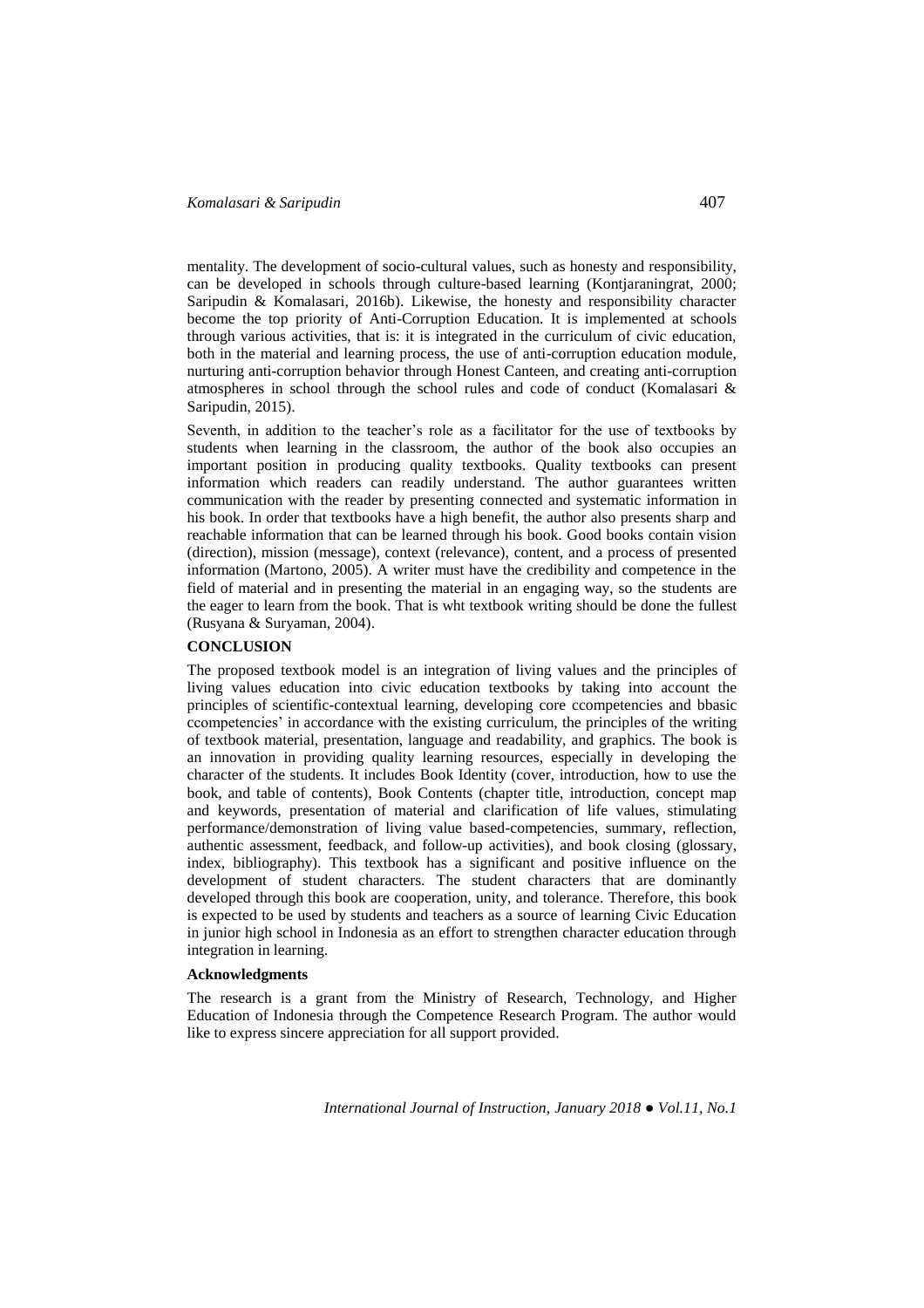## **REFERENCES**

Altbach, P. G., Kelly G. P., & Petrie, H. G. (1991). *Textbooks in American Society: Politics, Policy, and Pedagogy.* Buffalo: SUNY Press.

Bohlin, K. E., Farmer, D., Ryan, K. (2001). *Building Character in School Resource Guide*.San Fransisco: Jossey Bass.

Borg, W. R., & Gall, M. D. (1989). *Educational research: An introduction* (5<sup>th</sup> ed). New York: Longman.

Branson, M. S. (1999). *Making the case for civic education: Where we stand at the end of the 20th century*. Washington: Center for Civic Education.

Buckingham, B. R. (1960). "Textbooks", in *Encyclopedi of Educational Research*, Third Edition, (Ed.) Chester W. Harris, (ass.) Marrie R. Liba. New York: The MacMillan Company.

Center for Civic Education/CCE. (1994). *Civitas: National standards for civics and government*. Calabasas: Center for Civic Education.

Chambliss, M. J. dan, & R.C. Calfee (1998), *Textbooks for learning: Nurturing children's minds*, massachusetts: Blackwell Publishers.

Covey*,* S. R. (2006). *The 7th habit: from effective to greatness*. New York: Free. Press.

Creswell, J. W. (2012). *Educational research: Planning, conducting, and evaluating quantitative and qualitative research*. Boston: Pearson Education, Inc.

Dewey. J. (1966). *Democracy and education: An introduction to the philosophy of education*. New York: Free Press.

Fraenkel, J.R., & Wallen, N.E. (2006). *How to design and evaluate in research.* New York: The McGraw-Hill Companies, Inc.

Gafur, A. (1986). *Desain instructional: Suatu langkah sistematis penyusunan pola dasar kegiatan belajar mengajar.* [*Instructional design: A systematic steps in preparation of basic pattern of teaching and learning activities*]. Solo: Tiga Serangkai.

Hanna, P., & Lee, J. (1962). "Content in the social studies". In Michaelis, J.U. (ed). (1962). *Social Studies in Elemenary Schools*, 32nd Yearbook. Washington D.C.: NCSS.

Koentjaraningrat (2000). *Kebudayaan, mentalitas dan pembangunan* [Culture, Mentality and Development]. Jakarta: Gramedia Pustaka Utama, ISBN. 9796860058, 9789796860050.

Komalasari, K. (2010). *Pembelajaran kontekstual: Konsep dan aplikasi*. [*Contextual teaching and learning: Concept and application*]. Bandung: Refika Aditama.

Komalasari, K. (2012). The living values-based contextual learning to develop the students' character*. Journal of Social Science, 8*(2), 246-257. DOI: 10.3844/jssp/2012.246.251.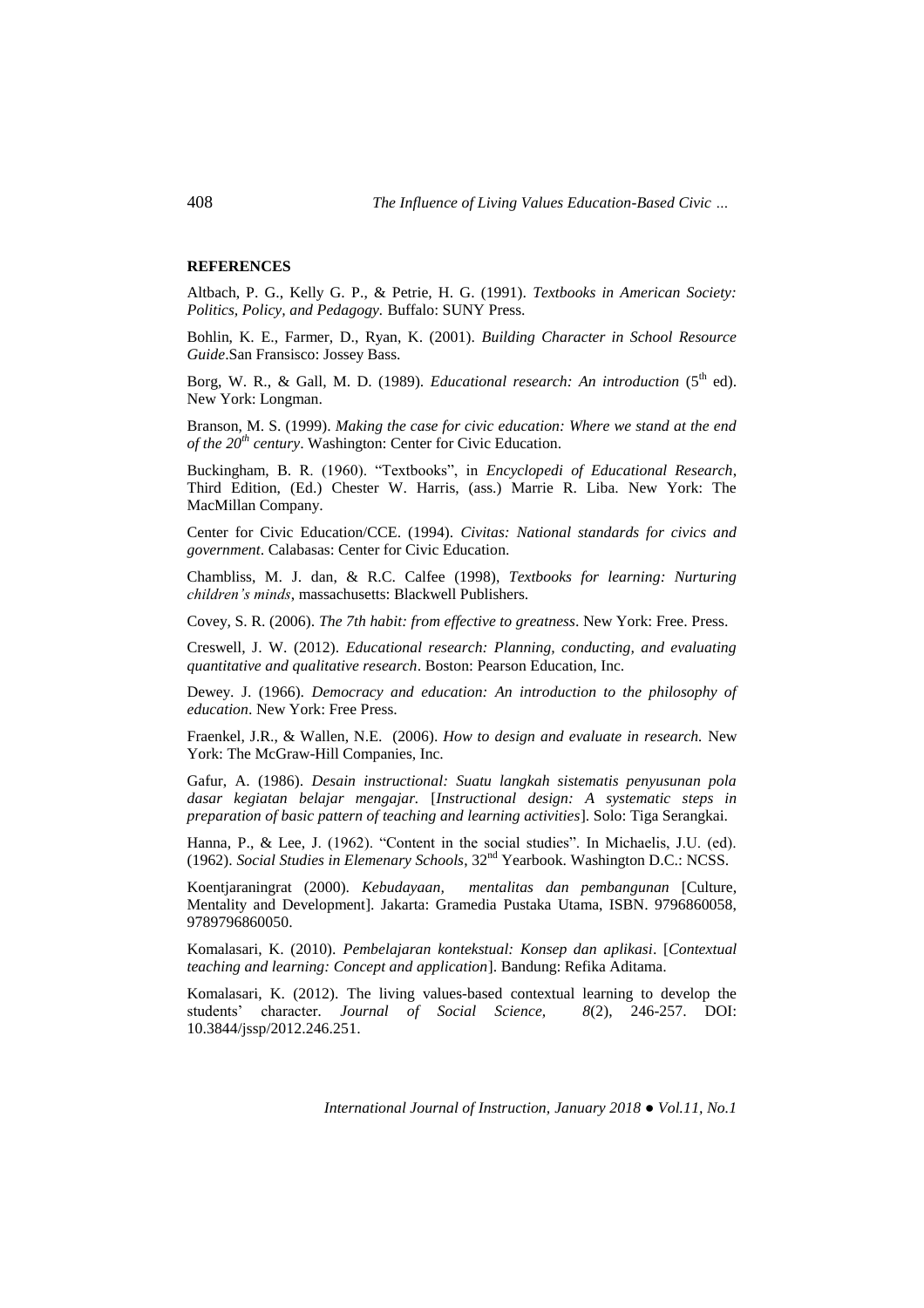Komalasari, K., Saripudin, D., & Masyitoh, I. M. (2014). Living values education model in learning and extracurricular activities to construct the students' character. *Journal of Education and Practice, 5*(7), 166-174.

Komalasari, K., & Saripudin, D. (2015). Integration of anti-corruption education in school's activities*. American Journal of Applied Sciences, 12*(6), 445-451. DOI: 10.3844/ajassp2015.445.451.

Komalasari, K., & Sapriya (2016). Living values education in teaching materials to develop students' civic disposition*, The New Educational Review, 44*(2), 107-124. DOI: 10.15804/tner.2016.44. 2.09.

Komalasari, K., & Saripudin, D. (2017). A model of living values education-based civic education textbooks in Indonesia*. The New Educational Review, 47*(1), 139-150. DOI: 10.15804/tner. 2017.47.1.11.

Locked, M., & A. Verspoor. (1990). *Improving primary education in developing countries: A review of policy options.* Washington DC: World Bank.

Martono, K. (2005). *Peranan buku dalam proses belajar mengajar* . [The role of books in teaching and learning]. Retrieved 1 December, 2013 from www.ganeca. blogspirit.com.

Patrick, J. J. (1998). *High school government textbooks*. Eric Digest, Ed 301532, December.

Peterson, C., & Seligman, M. E. P. (2004). *[Character strengths and virtues a handbook](http://www.amazon.com/gp/product/0195167015/sr=1-1/qid=1155654715/ref=sr_1_1/002-0810770-1868068?ie=UTF8&s=books)  [and classification](http://www.amazon.com/gp/product/0195167015/sr=1-1/qid=1155654715/ref=sr_1_1/002-0810770-1868068?ie=UTF8&s=books)*. Washington, D. C.: APA Press and Oxford University Press.

Philips, S. (2008). *Refleksi karakter bangsa [Reflection on nation character].* Jakarta: Gramedia*.*

Quigley, C. N., Buchanan, Jr. J. H., & Bah,ueller, C. F. (1991). *Civitas: A framework for civic education*. Calabasas: Center for Civic Education.

Regulation of Indonesia Minister of Education and Culture Number 58 year 2014 about Junior High School Curriculum 2013.

Rusyana, Y. dan, & M. Suryaman. (2004). *Pedoman penulisan buku pelajaran bahasa dan sastra Indonesia* [Guidelines for writing indonesian language and literature books]. Jakarta: Pusat Perbukuan Departemen Pendidikan Nasional.

Saripudin, D., & Komalasari, K., (2015). Living values education in school's habituation program and its effect on student's character development*. The New Educational Review, 39*(1), 51-62.

Saripudin, D., & Komalasari, K. (2016a). The development of multiculturalism values in indonesian history textbook*. American Journal of Applied Sciences, 13*(6), 827-835. DOI: 10.3844/ajassp.2016.827.835.